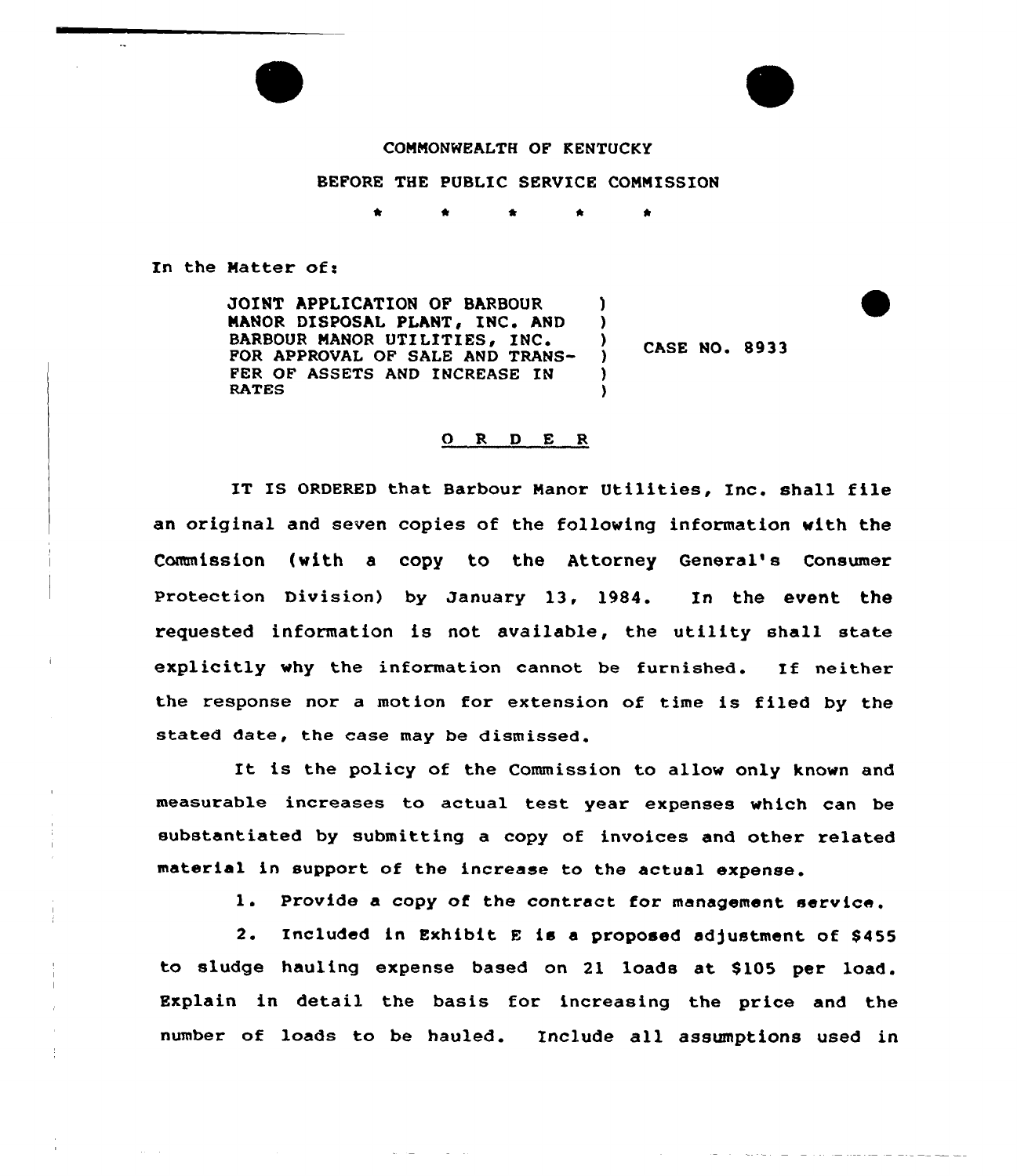this pro)ection. Provide copies of present and previous agreements for sludge hauling service.

3. Provide either copies of test-year water bills, or <sup>a</sup> detailed analysis of monthly water consumption which includes amounts billed and the rates of the water supplier. The analysis should reconcile to the amount reported for water expense in the 1982 annual report.

4. Provide either copies of test-year electric bills or an analysis of monthly electric consumption including amounts billed and the rates of the electric supplier. The analysis should reconcile to the amount reported for electric expense in the 1982 annual report.

5. Account 704, Chemicals Expense, increased from S450 in 1981 to \$1,297 in 1982. Please explain this variation and provide any evidence that the test-year expense is representative of the normal annual level for Chemicals Expense.

6. Page ll of the 1982 annual report indicates <sup>a</sup> routine maintenance service fee of 8400 per month; this should result in total annual expense of \$4,800. However, the 1982 income statement lists \$5,525 for Routine Maintenance Service Fee. Please explain this discrepancy and provide an analysis of the additional amounts charged to this account. Exhibit <sup>E</sup> proposes an adjustment to increase routine maintenance costs to \$540 per month. Provide a complete explanation of the necessity for the \$140 per month increase. Include a copy of the routine maintenance contract.

 $-2-$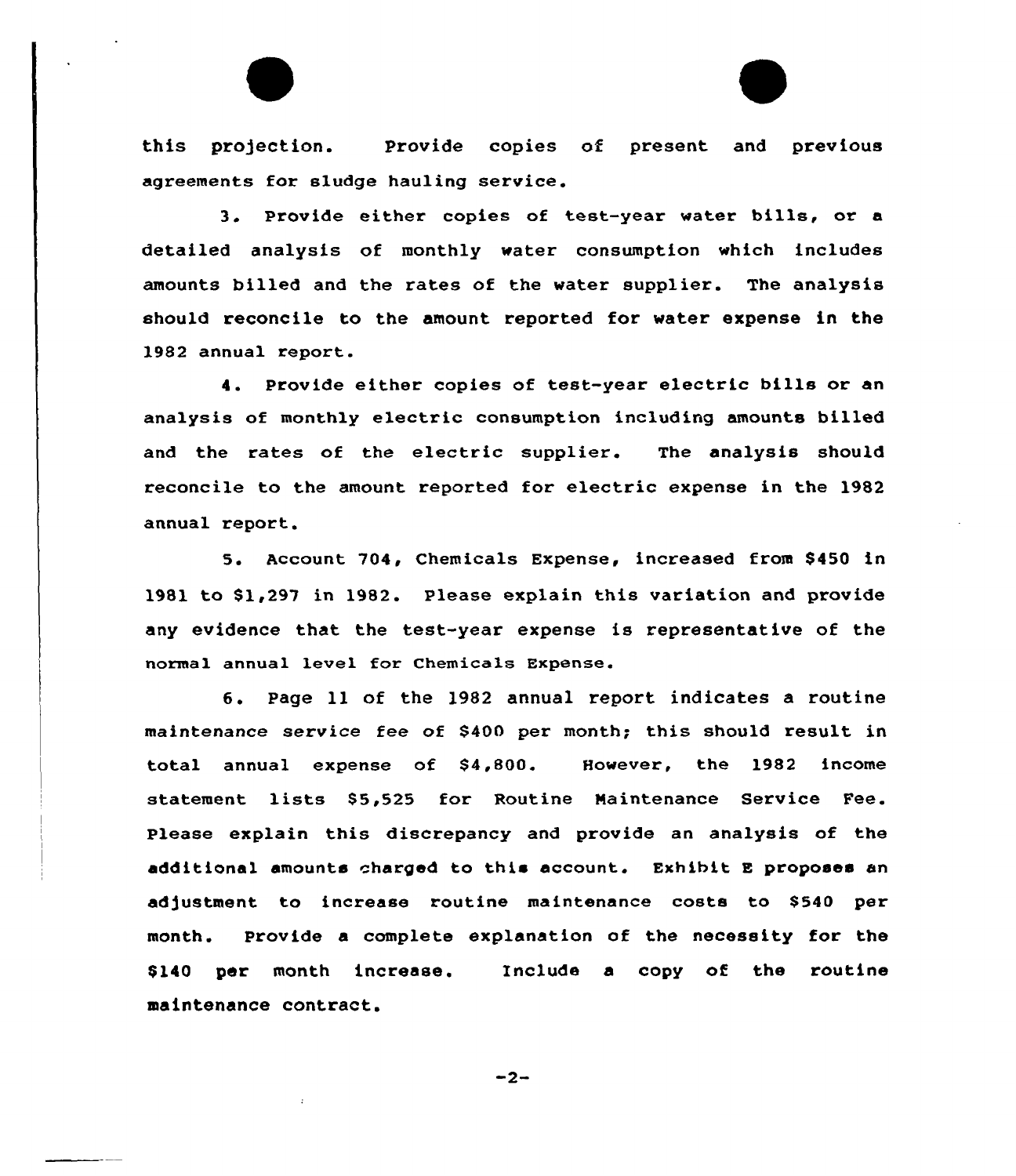7. Account 714, Maintenance of Treatment and Disposal Plant, increased from \$296 in 1981 to \$3,191 in 1982. Also, based on reports filed with the Commission, 100 percent of the 1982 charges to this account were made in the last quarter, after Carroll Cogan Companies had assumed ownership. Provide a detailed analysis of the cost of labor, materials used, and expenses incurred in the maintenance of sewage treatment and disposal plant for 1982. include a detailed narrative explanation of the large increase in costs during the last quarter of 1982.

8. Provide a listing of transactions greater than \$50 charged to Account No. 701-C, Other-Labor, Naterials and Expenses.

9. Exhibit <sup>F</sup> reflects adjusted outside services expense of \$1,800, representing \$100 per month for bookkeeping and \$50 per month for accounting. Provide copies of contracts for these services. Also, provide a thorough explanation as to the amount of time required by these organizations to perform the services and complete details of the services provided as a part of the monthly fee.

10. Account 928, Regulatory Commission Expense, is listed as \$700 for 1982. Provide a breakdown of this account including check numbers, payee, descriptions of purchases or services provided, and amount of each invoice charged to this account. Also provide a statement as to whether these expenses will recur on an annual basis.

11. Provide a breakdown of the \$249 charged to Account 929, Transportation Expense during 1982. include check numbers, payee,

 $-3-$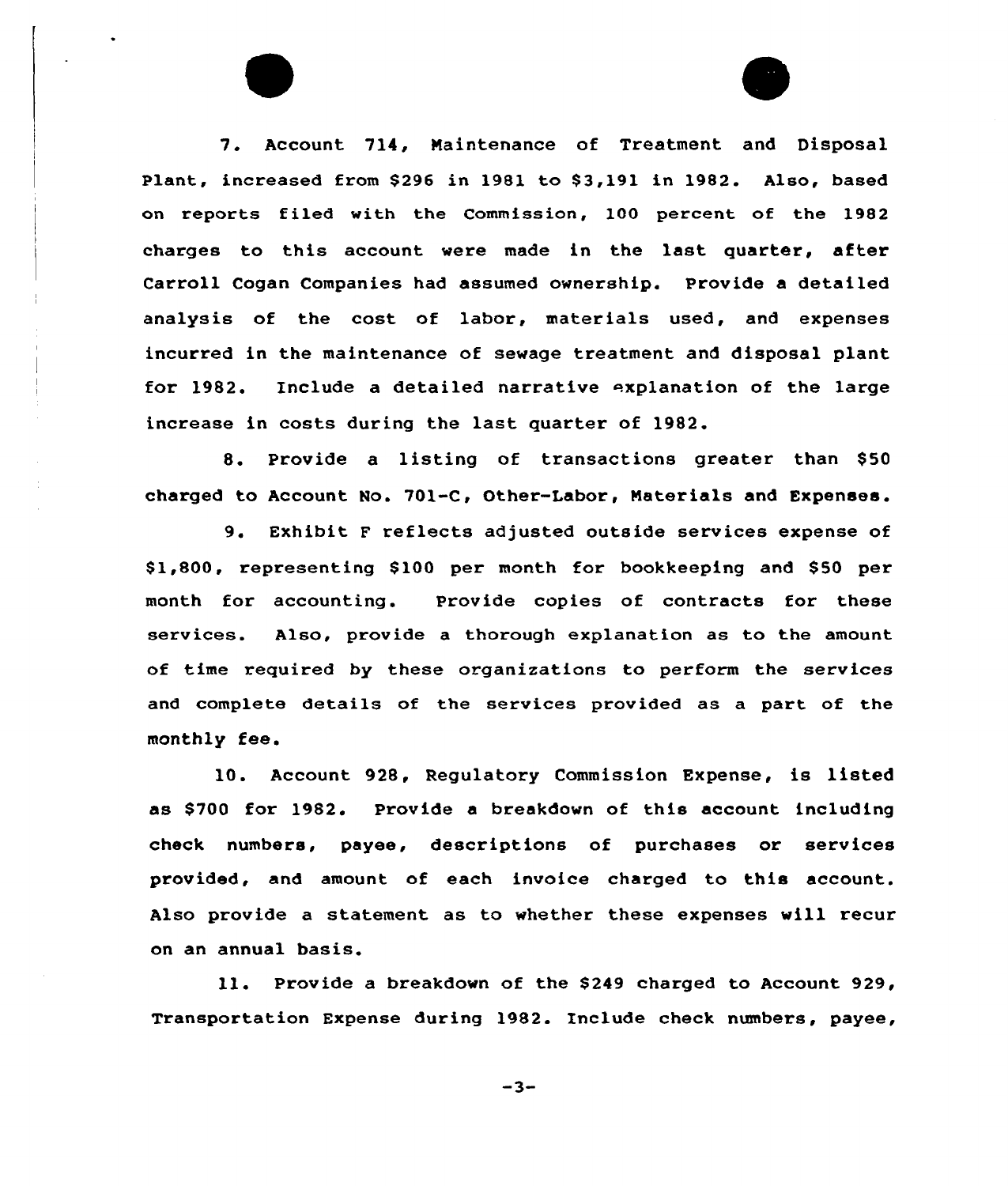

descriptions of purchases or services provided, and amount of each invoice charged to this account.

12. Provide copies of rental contracts and a detailed description of the space, and/or other assets, provided.

13. Provide copies of the monthly remittance advices for the test period from the Louisville Mater Company. Also, provide the current contract for billing services and a detailed explanation of the basis for this fee. Include an analysis af the average water bill in the service area of Barbour Manor to be used in the determination of future costs for billing services.

14. Our records indicate that 41.1 percent, (\$12,331 of \$29,947) of 1982 revenues were credited in the last quarter. Please explain the large increase in revenues for these 3 months.

15. Our records indicate that 40.2 percent of total 1982 sewer operation and Maintenance expenses were recorded in the last quarter af 1982. Please provide an explanation for the large total increase while giving specific attention to the following accounts and their respective percentages of expenses recorded in the last quarter of 1982.

| $-$ Account 408.2 | Taxes Other Than Income Taxes | 768   |
|-------------------|-------------------------------|-------|
| $-$ Account 701-C | Sludge Hauling                | 761   |
| $-$ Account 704   | Chemicals                     | 591   |
| $-$ Account 714   | Maintenance of Treatment and  |       |
|                   | Disposal Plant                | 1008  |
| $-$ Account 903-A | Agency Collection Pee         | 100%  |
| $-$ Account 923   | Outside Services Employed     | 86.38 |
| $-$ Account 929   | Transportation Expenses       | 100%  |
| $-$ Account 931   | Rents                         | 1008  |
|                   |                               |       |

16. Provide the journal entry wherein \$3,028 was credited to Account 110, Accumulated Provision for Depreciation and Amortisation of Utility Plant. Explain why this amount was not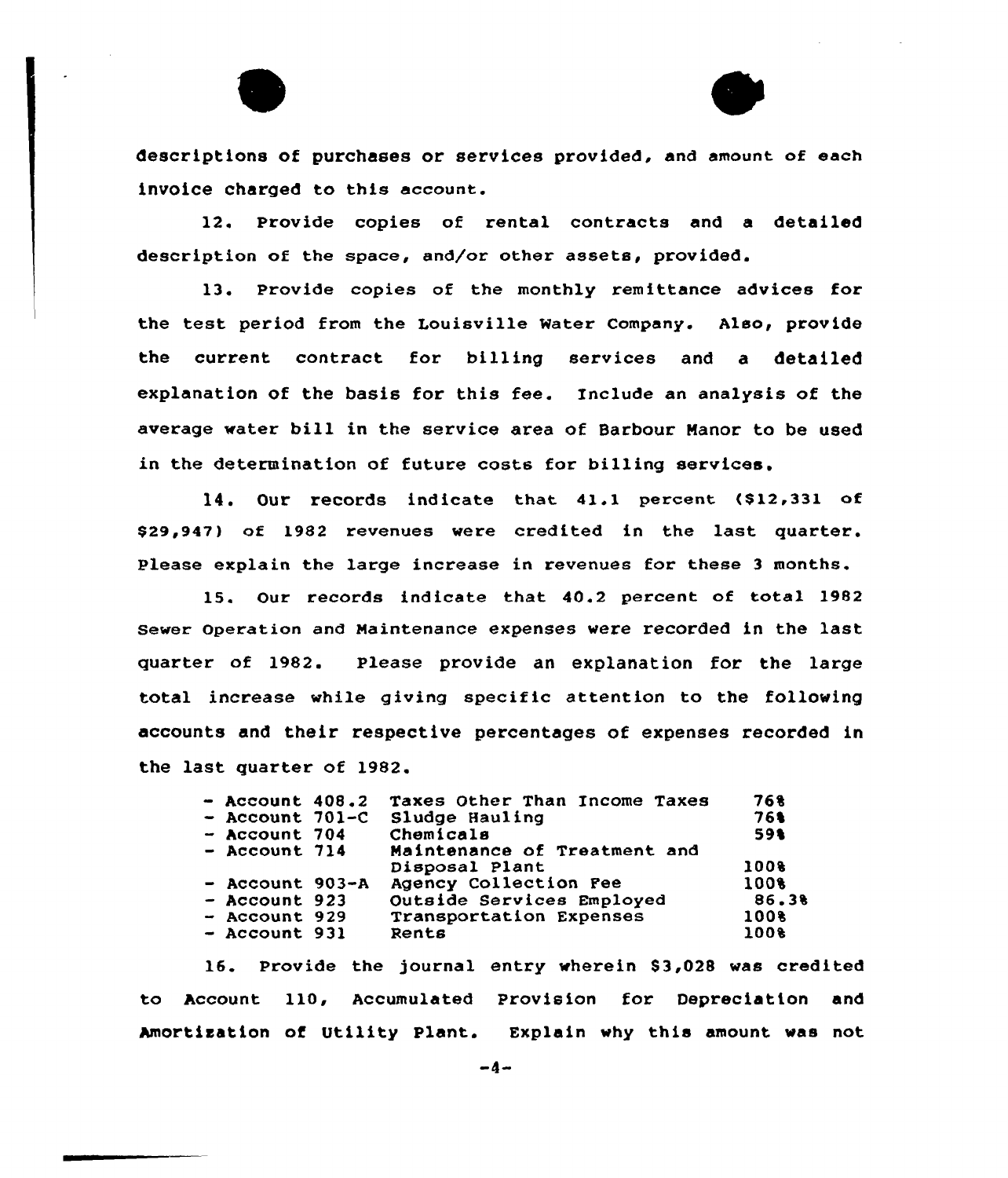



charged to amortization expense on the income statement. Also, explain the derivation of the \$3,028 amount and the basis for this transaction.

17. With reference to page <sup>7</sup> of the 1982 annual report in the section, STATENENT OF RETAINED EARNINGS FOR THE YEAR, explain the \$266 credit termed, "Acquisition Adjustment", and the \$3,028 debit termed, "Depreciation Adjustment", to Account 439, Adjustments to Retained Earnings. Explain the derivation of the amounts. Provide all journal entries pertaining to the use of this account.

18. Provide a breakdown of Account 145, Notes Receivable from Associated Companies. Include details of the loans which resulted in these receivables.

19. List and explain the nature of Accounts Payable to Associated Companies. Provide details of the purchases which resulted in these payables.

20. With reference to Exhibit F, Line 17, in computing the proposed amortization of the plant acquisition adjustment,  $$37,500$ is used as the base, although the purchase price is stated at \$ 37,850. Please explain this discrepancy.

21. Provide a narrative explanation of the proposed utilization of the first year interest expense on the debt outstanding rather than the average interest expense over the first <sup>3</sup> to <sup>5</sup> years.

22. According to our records there are 269 customers in Barbour Nanor Subdivision. Please provide an exact breakdown as

 $-5-$